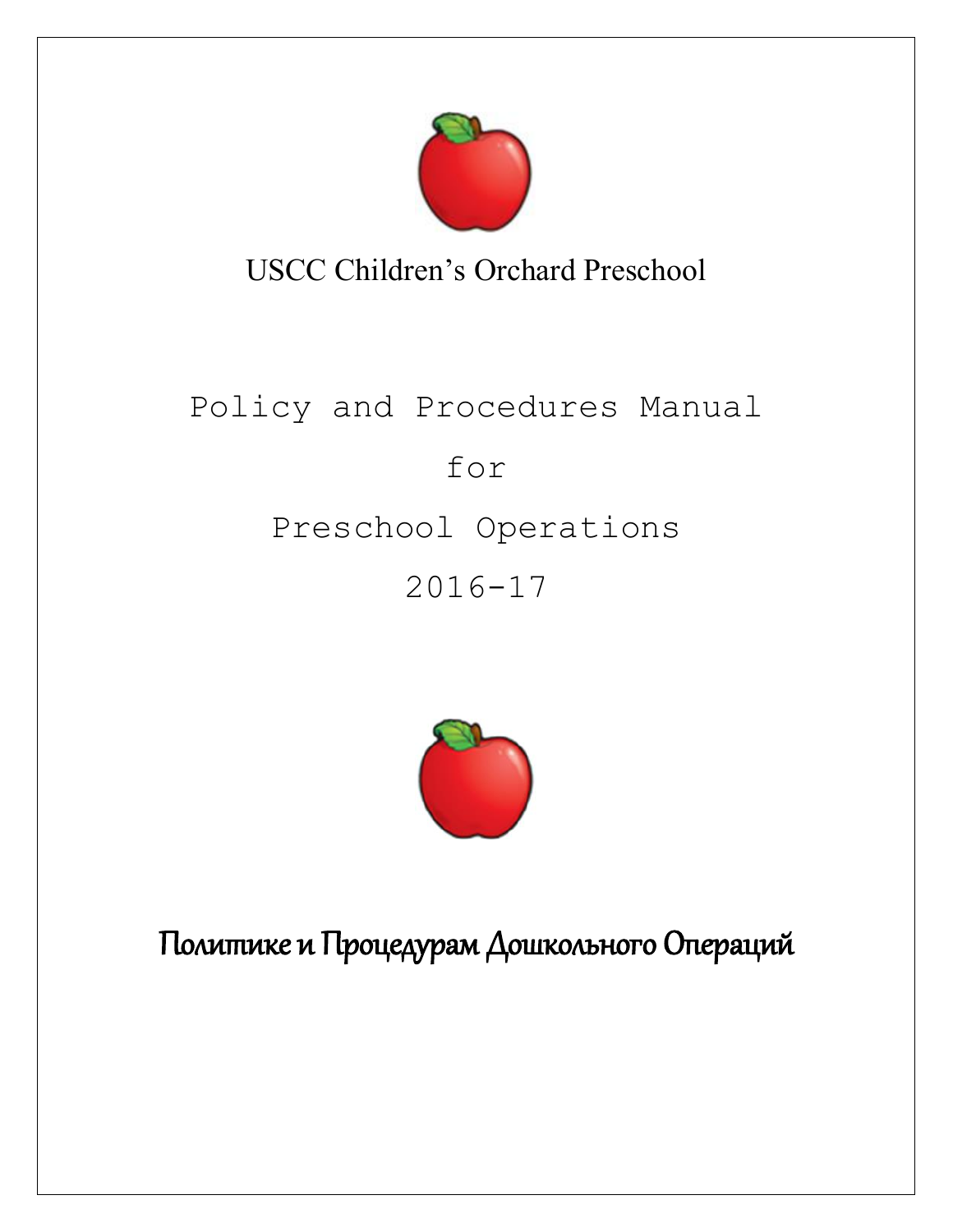#### **Mission Statement**:

To provide a unique opportunity for preschool age children to be exposed to a second language in a nurturing, fun and caring environment.

## **ARTICLE ONE: THE ORGANIZATION**

1) The official name of the preschool shall be the USCC Children's Orchard Preschool. It is located at 1876 Brilliant Road at the Brilliant Culture Centre near Castlegar, BC. Its mailing address is:

> 1876 Brilliant Road Castlegar, BC V1N 4K2

- 2) The preschool shall be a licensed facility as outlined by the rules and regulations of the provincial licensing board (i.e. The Community Care and Assisted Living Act and Child Care Licensing Regulations, CCLR).
- 3) Any policies set forth in this policy manual will not contravene provincial regulations. If this contravention occurs, the provincial regulations shall take precedence.
- 4) The preschool is owned and operated by the USCC (Union of Spiritual Communities of Christ) and currently occupies space in the Brilliant Cultural Centre which is also owned by the USCC.
- 5) As per USCC requirements for all sub-groups operating under their umbrella, the Preschool will pay a 20% contingency fee to the USCC from all preschool earnings. This contingency fee is to help in the unexpected costs up keeping and maintained the facility the preschool is housed in that crop up from time to time.
- 6) Enrollment in the preschool is first come, first serve and open to all children of the local community who will be three years old and no older than five years old by December 31<sup>st</sup> of the year in which they are enrolling.
- 7) Refund Policy : Parents are required to give notice BEFORE a new month begins if for some reason their child is withdrawing from the program. Parents are not eligible for a refund for the current month their child is attending regardless of illness or vacations – refunds will only be given for the new approaching month.

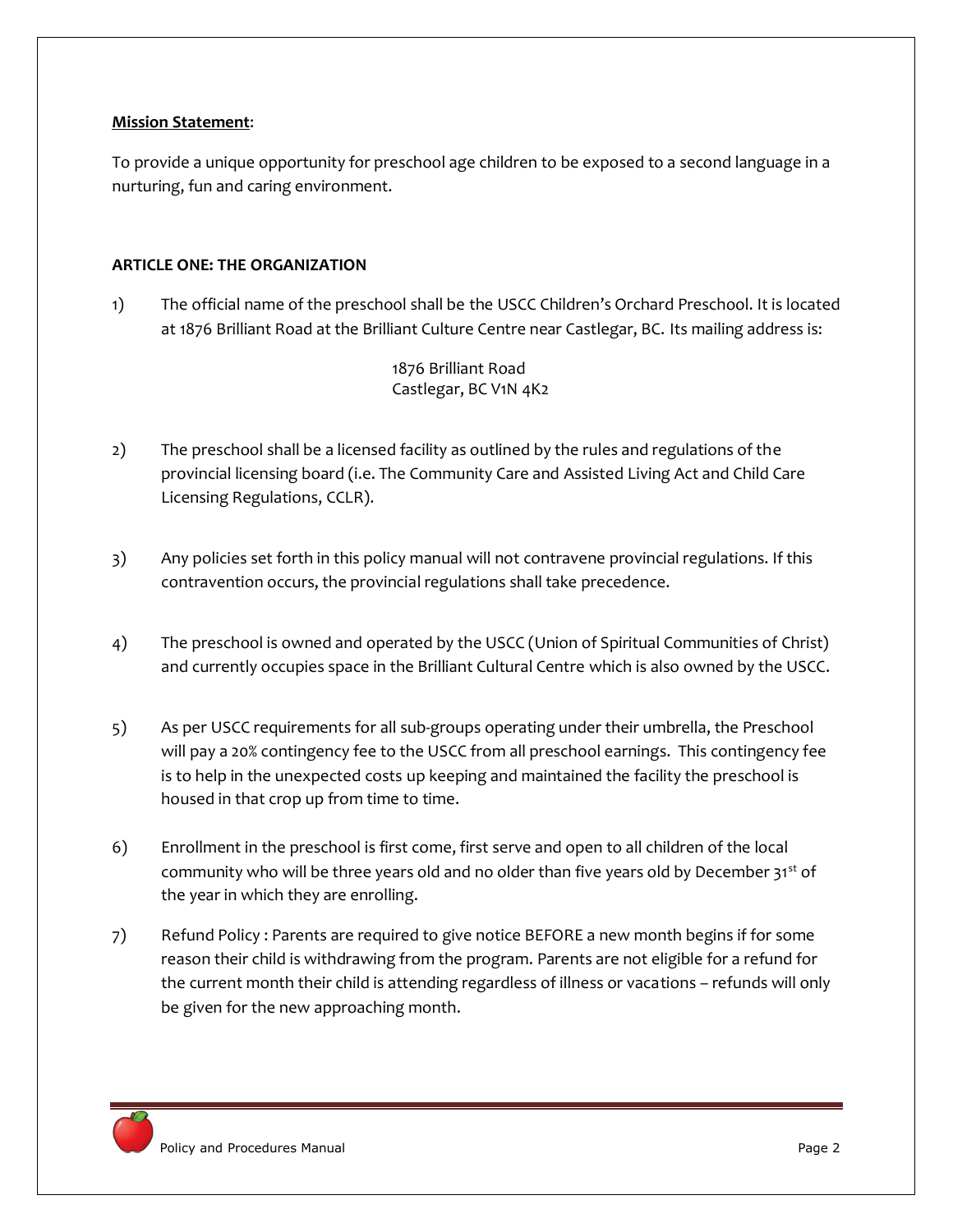8) A fee structure shall be set by the executive in September for each enrollment year. The fee for the 2016-17 season is as follows:

Option A: Tuesday and Thursday mornings - \$110.00 Option B: Wednesday and Friday mornings - \$110.00 Option C: All four mornings Tuesday-Friday - \$220.00

- 9) The school year shall be September to June with two weeks off for Christmas Holidays and two weeks off for Spring Break.
- 10) An executive shall be established consisting of:
	- a. President Tasha Kalesnikoff
	- b. Vice President Ellie Davidoff
	- c. Secretary Erica Hadikin
	- d. Treasurer: (vacant)
	- e. Promotion and Grants Tasha Kanigan
	- f. ECE Advisor and Support Ellen Strelieff
	- g. Member-at-large: Katya Maloff
	- h. Past President: Catherine Zaitsoff
	- i. USCC Executive Liaisons Peter Zaytsoff, JJ Verigin, Rob Zwick

If there are not enough parents to fill these roles, then at a minimum there will be 5 members

The roles and responsibilities are outlined in ARTICLE II: THE EXECUTIVE of this manual.

- 11) Russian language will be a part of the preschool program. At least one member of the teaching team shall be proficient in Russian.
- 12) Classes shall consist of three options for parents: Option A: Tuesday and Thursday mornings Option B: Wednesday and Friday mornings Option C: All four mornings Tuesday-Friday

All sessions will run from 9:00-11:30

- 13) Each class size shall be no more than 15 children.
- 14) Arrival of the children shall be through the rear entry of the Brilliant Culture Centre.

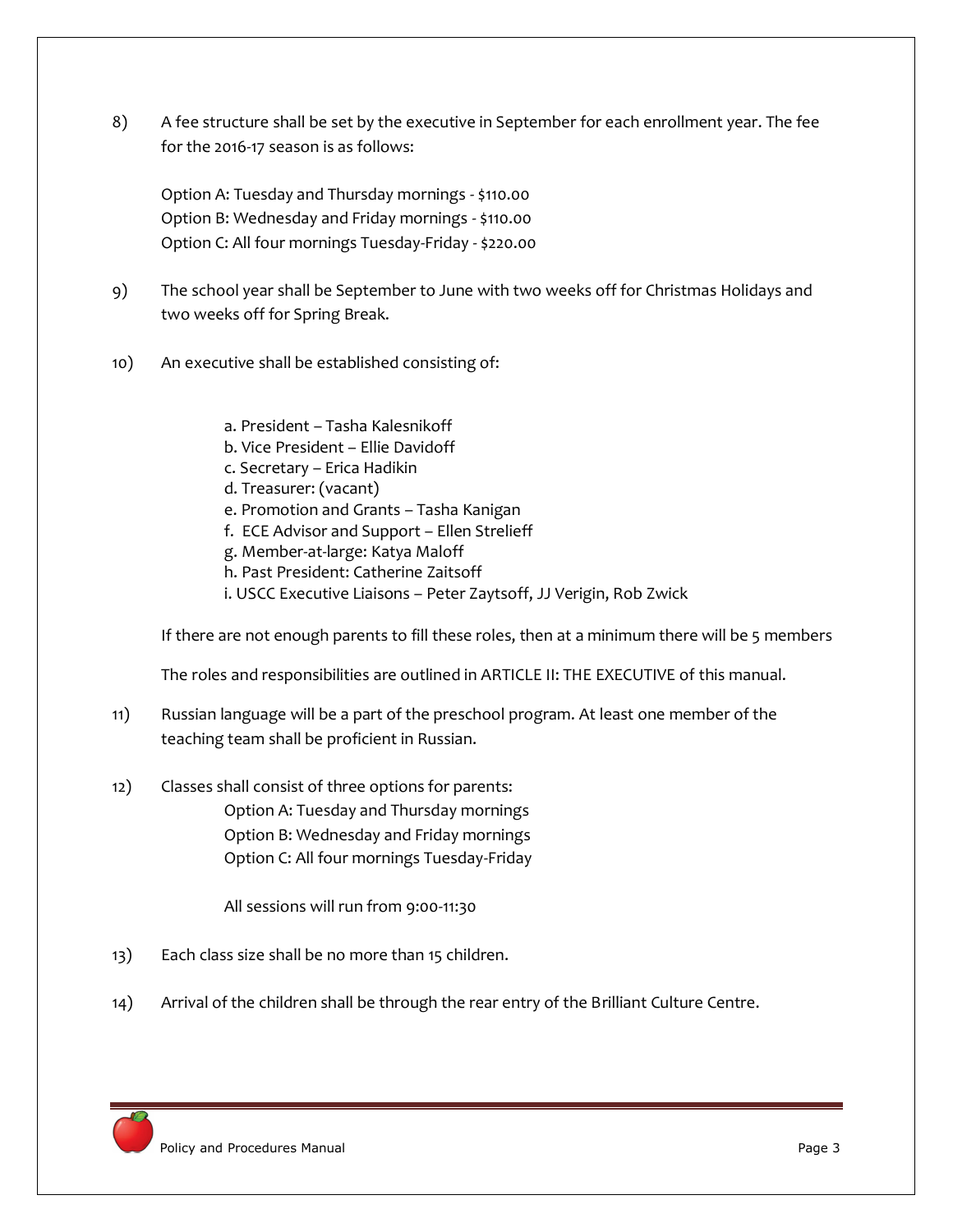- 15) Extra-curricular activities will be organized and decided upon by the executive and teachers. This may include activities such as a Christmas concert, School District Russian Concert, Talent Night, USCC Union of Youth Festival, Graduation etc.
- 16) One fundraiser will be held every year, organized by the preschool executive and parents in a combined effort. Participation by all parents is mandatory. There will be a non-participation charge of \$50 if the parent chooses NOT to participate in the one selected fundraiser. All other fundraisers held throughout the year will be on a voluntary basis only.
- 17) The appointment of the new executive will be decided upon prior to the new session. It is understood that the executive is elected to represent the USCC Organization as well as the parents of the children enrolled and has the right and responsibility to make decisions as deemed necessary.
- 18) In consultation with the USCC Executive, all purchase of equipment shall be a preschool executive and teacher decision.
- 19) Financial arrangements regarding wages of the teachers shall be a preschool executive decision. Teacher salary reviews shall be conducted each year and the contract finalized before the start of the new session.
- 20) The executive shall maintain a personnel file on the teachers including a copy of all relevant education and training. All personnel files and records will be maintained for a minimum of 2 years.
- 21) All financial concerns will be dealt with by the USCC through the Grand Forks office. All monies will be submitted to the USCC and payroll and expenses will be their responsibility.
- 22) Fees are used to pay the salaries of the teachers as the USCC is non-profit. Fundraising covers any other expenses. Fees are payable by the first of the month and post-dated cheques are mandatory for the school year until the end of May. If this is not possible, arrangements will need to be made with the Treasurer.
- 23) There will be as least two parent meetings a year! One meeting is to be held before the end of October and the other meeting will be held in February. Minutes of this meeting will be kept and sent to both USCC offices – in Brilliant and Grand Forks.
- 24) All records are confidential and access is only available to the teachers and the preschool executive.

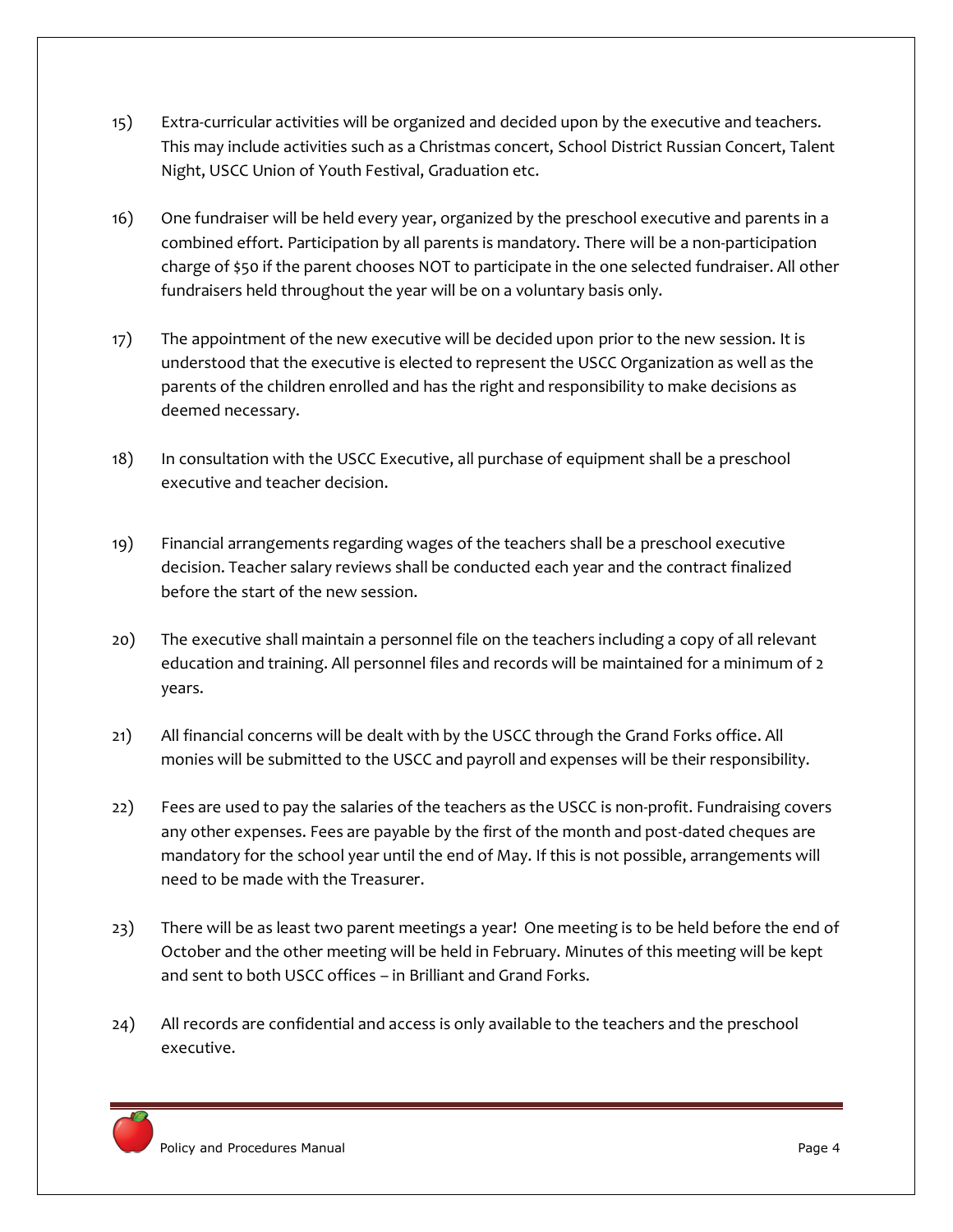- 25) All documents and minutes of Executive meetings are open and available upon request. The minutes of each Preschool Executive meeting will be sent to the USCC offices – Brilliant and Grand Forks.
- 26) All parents and staff of the preschool are required by law to report any suspected or disclosed abuse. Failure to report abuse can result in prosecution under the Family and Child Services Act. Child abuse by definition consists of physical, emotional or sexual abuse and includes neglect.
- 27) Any concerns that parents may have should be brought to the attention of the Preschool Executive Chairperson or the USCC office in Brilliant.

Every effort will be made to address the problem and deal with it in a timely manner. Documentation of all complaints will occur and be kept in the preschool records.

Follow-up as to the concerns will be done by the Chairperson and also documented.

#### **ARTICLE II: THE PROGRAM**

1) The program schedule will be either from 9 to 11:30 am or 12:30 to 3:00 pm. Drop off time will not be more than 15 minutes prior to class start.

The rough framework will be as follows but shall be up to the discretion of the teachers depending on weather, number of students etc.

#### **Program components include:**

9:00 – Arrival

9:00 – 9:45 – Greetings – Free play

- 9:45 10:00 Learning Circle
- 10:00 10:20 Art
- 10:20 10:50 Snack time
- 10:50 11:30 Outdoor Play
- 11:30 Dismissal

## **Overview of Activities:**

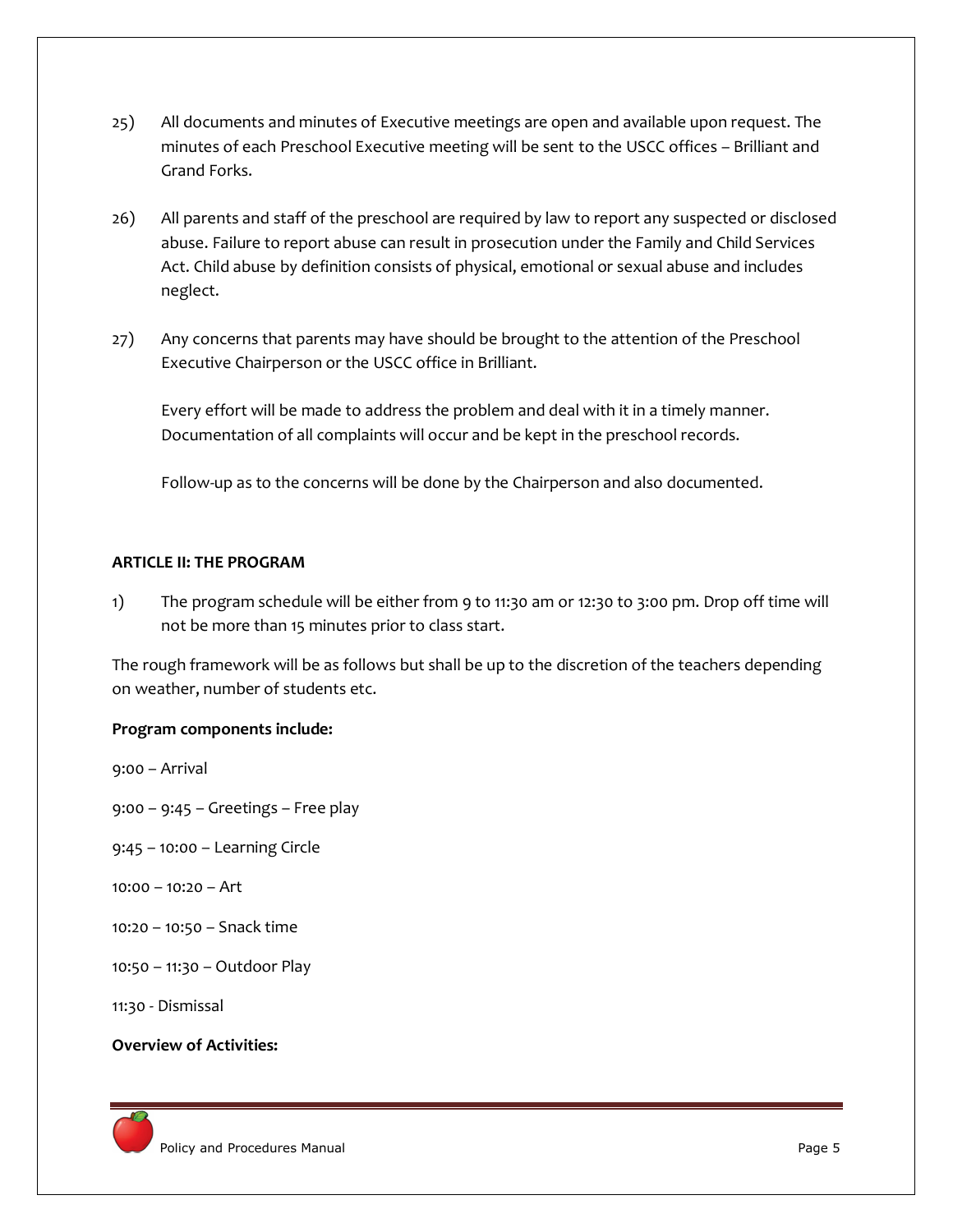**Free play – F**ree and unstructured play provides opportunities for learning and social interaction. Self-directed centers of interest are set up to allow children to independently choose activities that help them separate and adjust to the beginning of the day. The children will have many opportunities to be engaged in active play and also in quiet and relaxed zones.

**Circle Time** – Circle Time is a more structured setting where children are asked to practice selfregulation, increase attention span, and develop listening skills. The children greet one another, record the weather, mark the calendar, sing songs, listen to stories, practice finger plays. We encourage children to take turns talking and listening to each other. The teachers throughout the class will speak Russian thereby introducing children to the Russian alphabet, colours, numbers, poems and songs etc.

**Show and Tell** – While children share their own special items from home during this activity; it is also a learning experience. Show and Tell allows children to develop language and cooperative skills in a familiar social context. The four year old class brings in items relating to the letter of the week, while the three year old class chooses any item to share.

**Art** – Art projects provide children with opportunities for expanding their creative expression and imagination as well as discovering aesthetic pleasure from art itself. Fine motor skills such as holding a paintbrush and cutting paper are developed when children create art. We encourage self-directed art projects that are unique for each child.

**Clean Up/Snack** – Children share the responsibility of cleaning up the preschool. Snack is a social time where children learn table manners and visit with each other and the teachers. Healthy eating is promoted and a variety of nutritional foods are a part of snack-time.

**Outside Play** – We use the playground outside the preschool daily. Children develop their large motor and social skills during outside play. A climbing structure, swings, slides and bridge are included in the playground equipment. The teachers will often provide a variety of outside toys for more engaging play, such as balls, parachute, hula hoops etc.

• *Constructive Play Activities* – Arts and crafts, outdoor activities, organized games, supervised free play.

• *Social responsibility and diversity* – Dramatic play, puppets, interactions with peers and adults, practicing independence skills.

- *Language*  Books, stories, songs, puppets, felt stories, interactions and problem solving.
- *Literacy skills*  Journals, exposure to a variety of writing instruments and materials.
- *Kindergarten readiness skills*  Introduction to the alphabet, recognizing and writing names,

classification and seriation; colours, shapes, sizes, opposites, numbers and time.

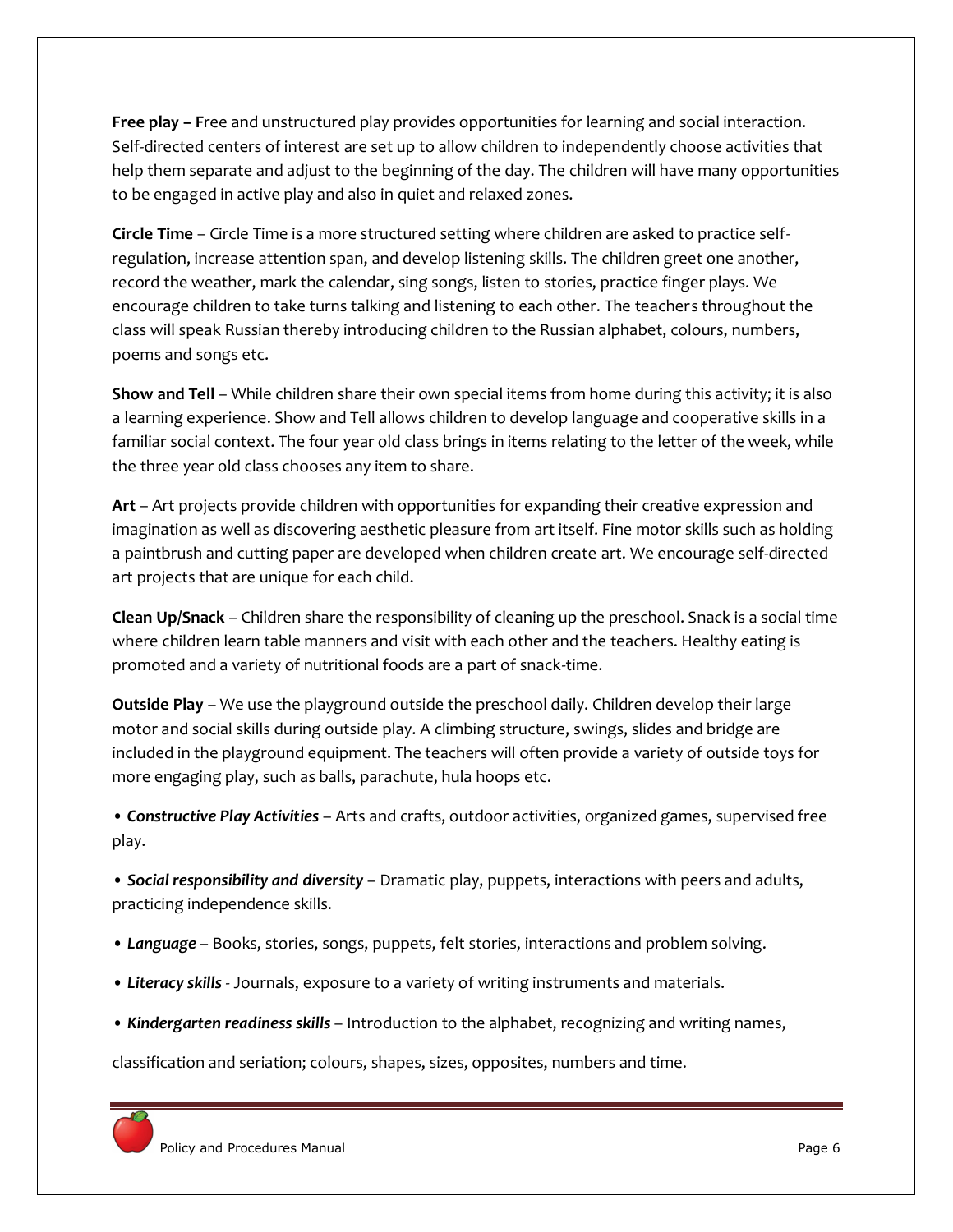- **Music** Experience with songs, dance, instruments and movement.
- *Senses*  Learning by experience, through sensory involvement with the world around us.

• *Field Trips* – Discovery of the community, culture and heritage through first hand observation and interaction.

2) Discipline/Guidance

Rules and expectations will be reasonable and appropriate for the children's developmental level. They will be set out in advance and reinforced in a positive way. The children will be allowed to experience the natural consequence of their actions within reasonable and safe limits. Inappropriate behavior interferes with a smooth operation of the class and a child may be asked to spend some time away from the class (but within the same room). The teacher will discuss the behavior with the child, who will then be allowed to join the group again. All behavior issues will be discussed with the parents.

3) All children will be signed in and out by the parents upon arrival and departure. Late pickups should be communicated to the teachers. The child will be cared for by the teacher but parents and emergency contacts will be called if the child is more than fifteen minutes past pre-arranged dismissal time. Continual late pickup may be addressed with removal from the preschool program.

# **4) Recovery Plan:**

- It is critical to identify the specific assistance that children and staff need immediately after an evacuation.
- When threat of danger has ceased an inspection of the facility will be performed by William Popoff and other services as needed.
- Once the facility is declared safe, staff and children can return to the building.
- If the facility is unsafe, parents or listed alternate caregivers will be contacted to pick up each child. Staff cellphones will be used for this contact.
- Parents or caregivers will be asked to sign the daily roster form next to their child's name on pickup.
- The manager will complete a written incident report to the executive committee of the USCC facility and the Licensing Officer as soon as possible.
- The teachers and children need to be monitored by the director as they experienced an emotional experience and may need help coping with their feelings of anxiety and stress by professional counselling.
- It is our priority to educate families and children on the Emergency preparedness plan and out of contact information.

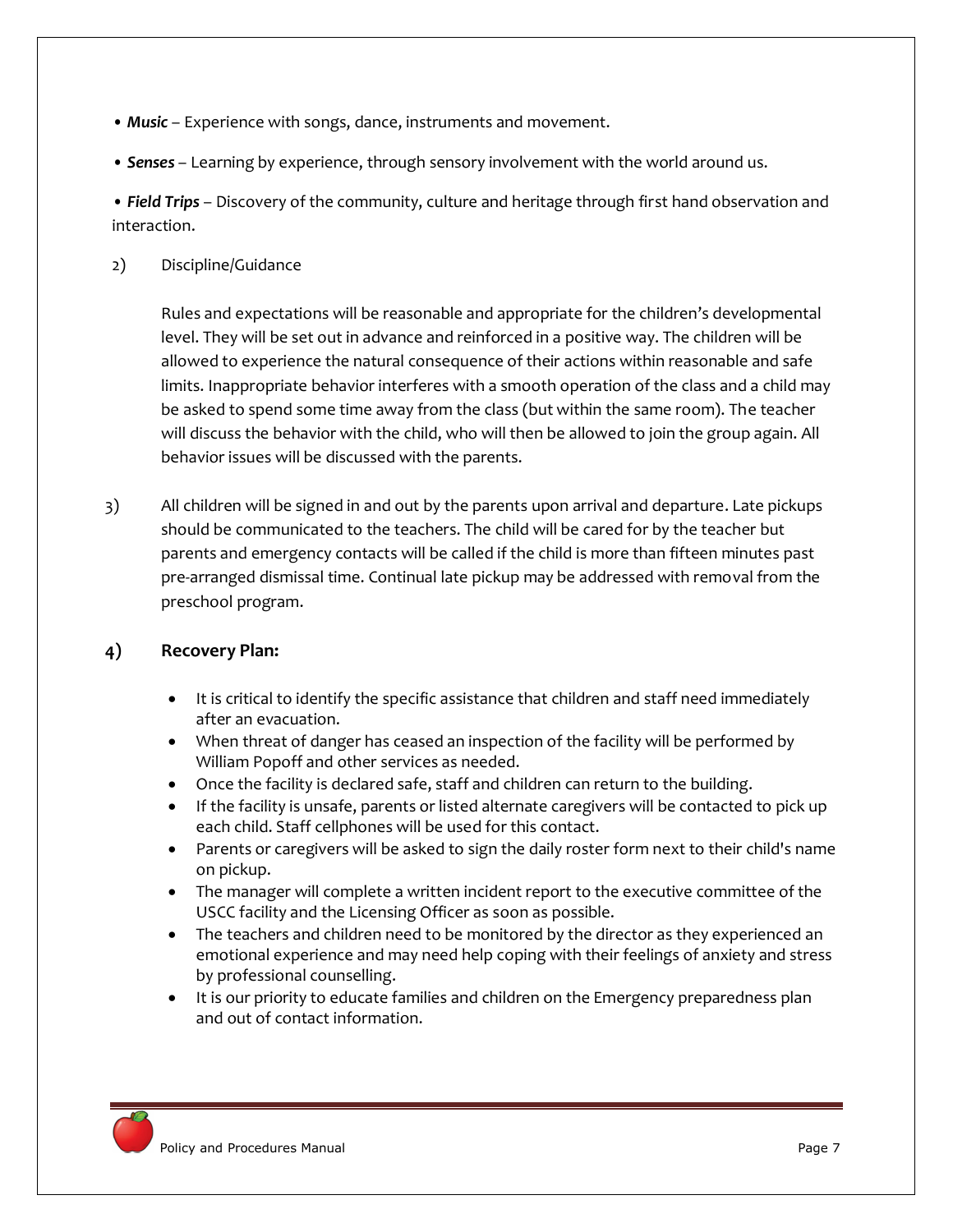- 5) Parents are welcome to visit the preschool at any time and access to their children is not restricted. It is asked that no disruption to the classroom occurs during visitation.
- 6) Children are expected to be toilet trained as there are no facilities for diaper changes. Accidents do occur with young children. The child shall be taken into the bathroom and helped to change the clothing – soiled clothing shall be placed in a plastic bag and put in the child's cubby to be taken home by the parents.
- 7) Children wash their hands before and after snack and after going to the washroom.
- 8) Parents are responsible to ensure that the teachers are informed as to who is picking up the children as a part of the registration form.
- 9) Except for the sharing item, toys and items from home are discouraged.
- 10) Clothing should be comfortable and suitable for the weather. Runners or comfortable shoes should be worn – indoor use only. A separate pair should be used for outside play. A complete change of clothes should be provided at the start of the year and will remain at the preschool to be used as necessary. All belongings should be labeled clearly.
- 11) The preschool is a vegetarian facility so meat is forbidden as a snack. Food allergies should be made available to the teachers so a list may be posted. Juice and junk food are also discouraged; healthy snacks for each child should be provided. No sharing of food is allowed at the preschool.

# **12) Food and Drink Policy:**

- USCC Children's Orchard Preschool regards snack time as an important part of the Preschool day. Snack time provides social opportunities for children and opportunities to help develop appropriate table manners and promote healthy lifestyles and well-being.
- The educators will promote the healthy eating and nutrition habits which are essential to a child's growth and development. The staff will encourage snacks that are in accordance to Canada's Food Guide. They will also be able to provide parents with information on healthy eating.
- Parents are required to send a healthy snack for the own children. We highly recommend eliminating high sugared food. We suggest vegetables, fruit and protein.
- Any allergies are to be noted when filling out the child's registration forms. An allergy list will be posted on the wall beside the teacher desk. Please provide your child with a water bottle every day.
- No meat and juice.
- The teachers will provide supplemental snack to the children that remain hungry or due to circumstances without food.

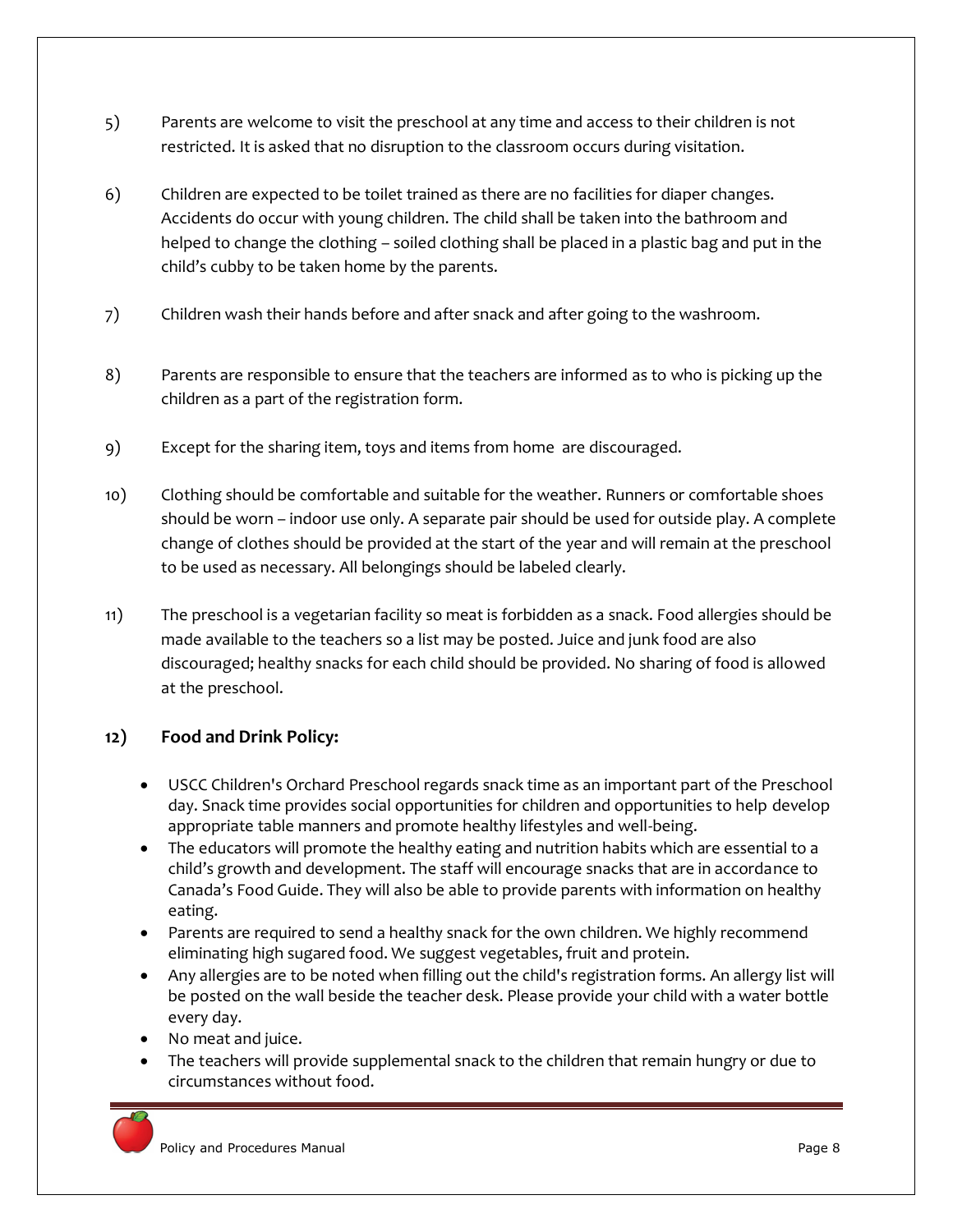- The teachers will not use food or beverages as reward for good behavior, and will not withhold food or beverages as a punishment.
- 13) Immunization records are a part of the registration form. The preschool requires this information.
- 14) Fire Drills are carried out regularly. A copy of the emergency plan is posted within the preschool facility.

## **15) Guidance Policy:**

- Guidance is a continuing process of directing behavior to assist children in developing selfcontrol, self-confidence and self-discipline. It is based on a concern for the safety and well being of each child in the facility.
- For the prevention or reduction of potential conflicts the facility environment is arranged to align with the children's abilities. Clear and simple limits are set. For dealing with children's behavior the staff will use diversion or distraction (change the children's activity); natural or logical consequences; offering manageable choices; modelling and demonstration (setting a good example); and redirection.
- Any form of discipline which could harm a child in any way, physically or emotionally is unacceptable. When practicing behavioral guidance all staff must ensure that the guidance is appropriate to the age and development of the child who is receiving the guidance.
- The USCC Children's Orchard Preschool promotes positive guidance and discipline (which means "to teach") strategies when a child's behavior is considered inappropriate.

Positive guidance and discipline strategies at USCC Children's Orchard Preschool will include:

• Anticipating trouble before it starts. This can happen by controlling and supervising the environment the children are in.

• If a child is having a hard time managing in an activity, we will move on to another activity. E.g. "Let's do a puzzle together." This provides a good opportunity to talk to the child. Often talking can get to the root of the problem.

• We give the child reminders of what is appropriate. This helps the child maintain selfcontrol.

• We give the child choices. We find offering a choice of several activities gives the child a feeling of self-control and leaves them happy with their choice. We ensure that the choices we offer the children are acceptable.

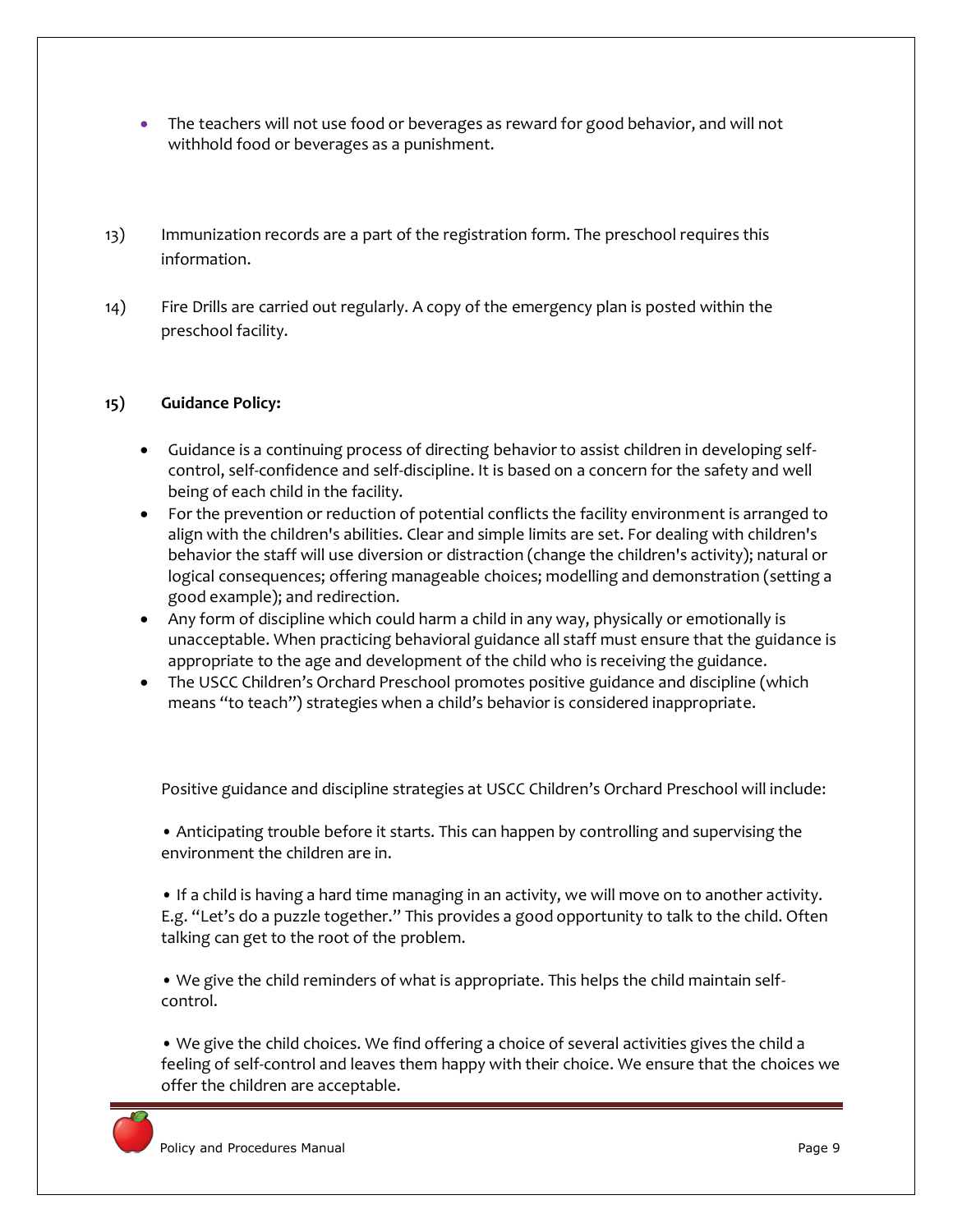- We try to make our messages clear to the child so there is no misunderstanding.
- The staff points out to the children the logical consequences of their actions.

• Group discussions with the children are held, and at this time appropriate and inappropriate behavior is discussed. We talk about appropriate ways to express our feelings, and that it is okay to have feelings. E.g. it is ok to be angry, sad, lonely, happy, scared, etc.

## **16) Cleaning Procedures:**

All staff members are expected to be involved with cleaning duties in the Preschool. Daily cleaning is an ongoing process during the preschool day. If any staff member notice an area in need of cleaning they are expected to clean that area. If this cleaning will take you away from supervision duties for any amount of time please inform other staff to cover your duties while you are cleaning.

## **Daily cleaning includes (spray and wipe with disinfecting cleaner):**

- Eating areas
- Toileting areas
- Play areas
- Backs of chairs
- Emptying of garbage cans and reline with bags
- Floors (sweeping and washing)
- Carpets (vacuuming)

## **Monthly cleaning includes:**

- Kitchen, workshop and dress up areas
- Toy bins and shelves area
- Doll house, book area, puzzle area, painting easel
- Desk area, art area
- Preschool walls, ceiling, and the interior of cupboards and storage area are to be cleaned on an annual
- 17) Children with illnesses should stay home. If children become ill while at preschool, the teacher will contact the parent or emergency contact to take the child home.

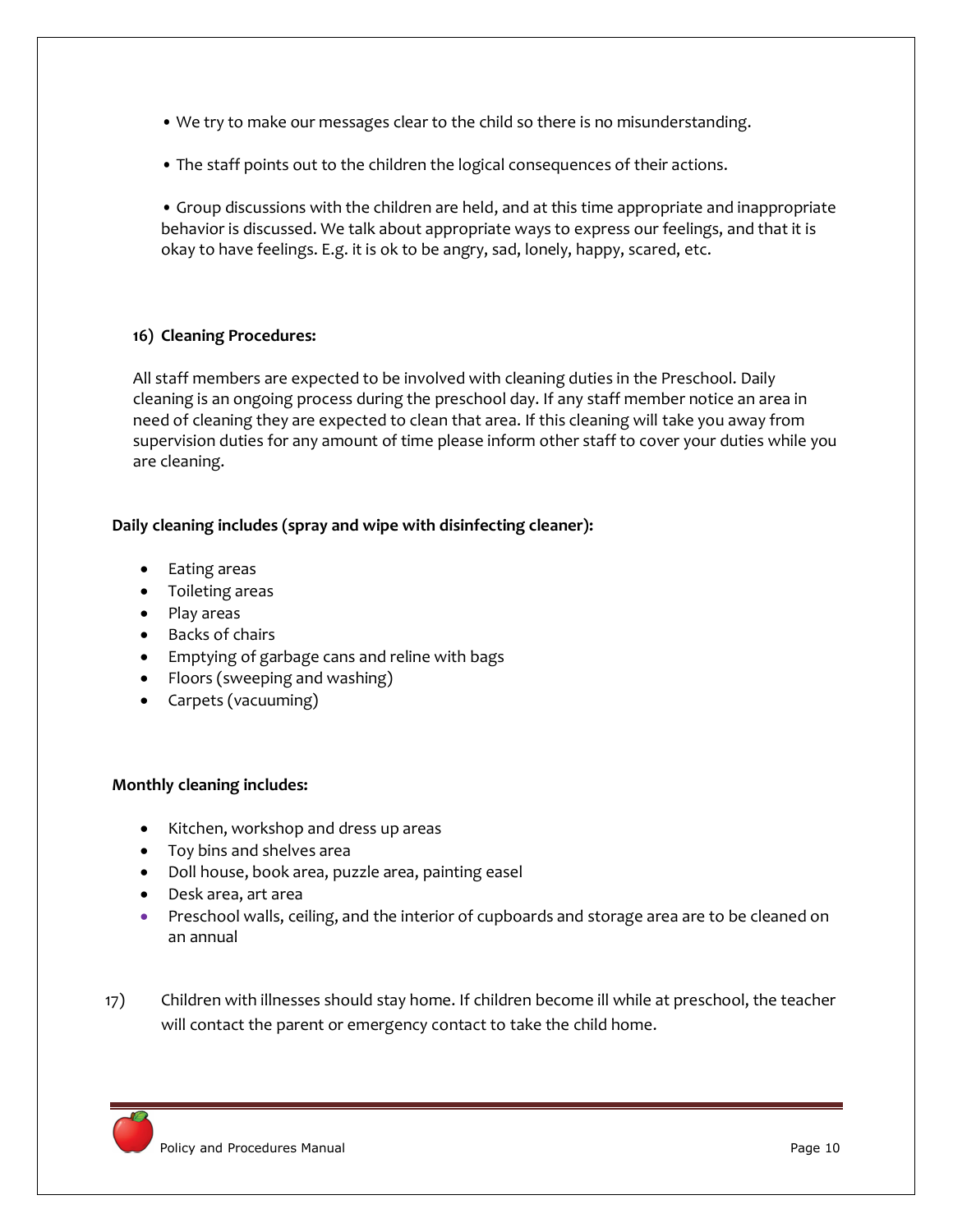- 18) The children may perform in various functions at the Brilliant Cultural Centre including Christmas and the Children's Festival. The songs are learned in class but the performances are, although encouraged, optional at the parents' discretion.
- 19) Absences should be informed of in advance. Every parent receives the phone number of the preschool.
- 20) If outside play is not possible due to weather, there is a "gym" space just outside of the preschool room in the Brilliant Cultural Centre. All activities are supervised by the teachers.
- 21) Children are not allowed to leave the preschool room unless accompanied by an adult.
- 22) Strict regulations govern the administration of medications in group child-care facilities such as the preschool. When a child requires prescription medication during the day, parents must obtain an Authorization for Prescription form available from the teachers. This form MUST be completed by the parent before teachers are permitted to administer the medication according to physician's orders.

Preschool staff are not able to administer over the counter medicine such as cough syrup, aspirin (Tylenol), vitamins or other non-prescription medications except where the medication has been prescribed by a doctor. This policy exists to protect children, parents and staffs as the preschool teachers are not qualified to make judgment calls about appropriate administration of these medications. Concerns should be communicated to the preschool teachers. We strongly encourage parents to administer the medication BEFORE and AFTER preschool. Staff will only agree to administer the medication if it is a special circumstance and is accompanied by a Doctor's note!

23) Toys shall be washed at least every two months – although the teachers will be responsible for this – all help will be appreciated. Parents are encouraged to step forward and offer their assistance!

# **24) Safe Release of a Child**

- a) Children will only be released to an authorized person, as listed on the Child Release Form at the Preschool --- The child will not be released from the facility to anyone except: The parent/guardian of the child or a person authorized by the parent/guardian in writing on registration forms who is 16 years of age or older.
- b) If an unauthorized person arrives to pick up a child, the family will be contacted.
- c) Additional persons may be added to the list in writing.

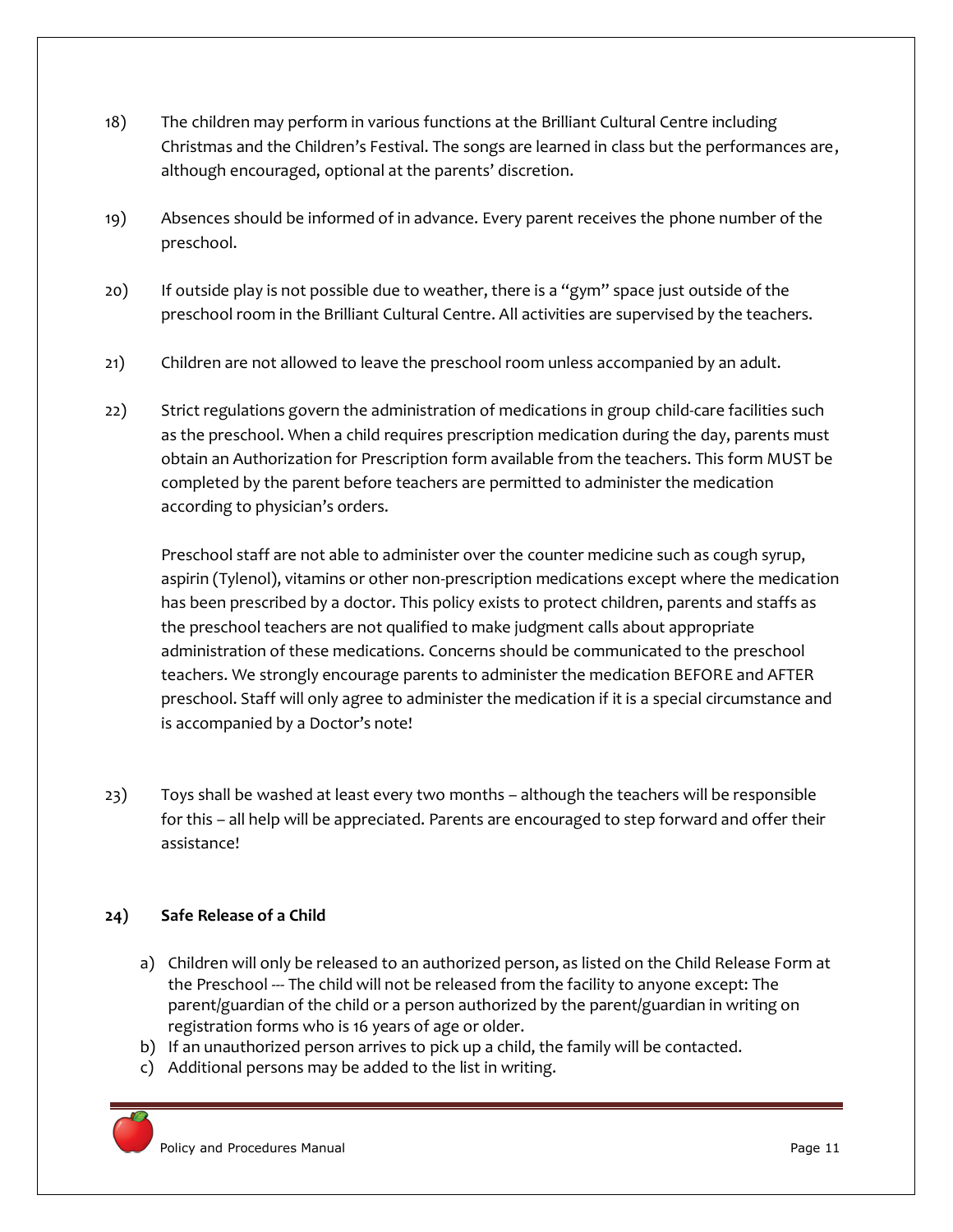- d) If a custodial agreement exists, a copy must be made available to the staff. It is the responsibility of the custodial parent to keep these records current. A child will not be released to a non-custodial parent, with a court order on file.
- e) No child will be released to a person who appears to be incapable of providing safe care (e.g. if the authorized person appears to be impaired, the Teachers will then contact the next person on the child's release form)
- f) If obviously intoxicated authorized pick-up person insists on driving, staff will inform the person that they are breaking the law and endangering the child's life. The staff will also inform the person that the police will be called immediately. If the police are called they will be notified of the child's home address, description of the vehicle, and any other whereabouts they may leave to.
- g) If no one arrives at the end of the day to pick up the child, parents and emergency contacts will be contacted. If the child is not picked up within 15 minutes of the class ending the staff will attempt to contact the parents. If the staff cannot contact the parents the emergency pick-up contact will be called. Parents are asked to call ahead if an emergency will keep them from picking up on time or if the pick-up person has changed.
- h) If the Teachers are unable to reach parents or emergency contacts or they do not respond or no one is able to provide safe care, the Teachers will contact the Ministry of Children & Family Development at (604) 310-1234.
- 25) It is expected that parents accompany their children on all field trips but that the teacher or field trip coordinator will be contact person while on the field trip. (i.e. responsible)

# **ARTICLE III: EXECUTIVE**

In order to ensure a smooth operation of the preschool, representatives should be elected to carry out the administrative and organizational aspects of such a group. The executive moves the preschool group in a positive direction to work toward providing a high quality preschool of which we can all be proud.

- Executive members shall respect the rights and opinions of others.
- Executive members shall avoid conflict of interest or the appearance of impropriety which could result from their position on the executive.
- Executive members shall not take private action that might compromise the reputation of the preschool or other executive members.

It is understood that the executive will ensure a safe, enjoyable and positive environment enhancing the quality and integrity of the preschool. This can be done through creating a cheerful room through supplies purchase, maintaining a good communicative dialogue with the teachers and parents.

# Chairperson:

- Shall preside at all Executive Meetings
- Call meetings and set up agendas

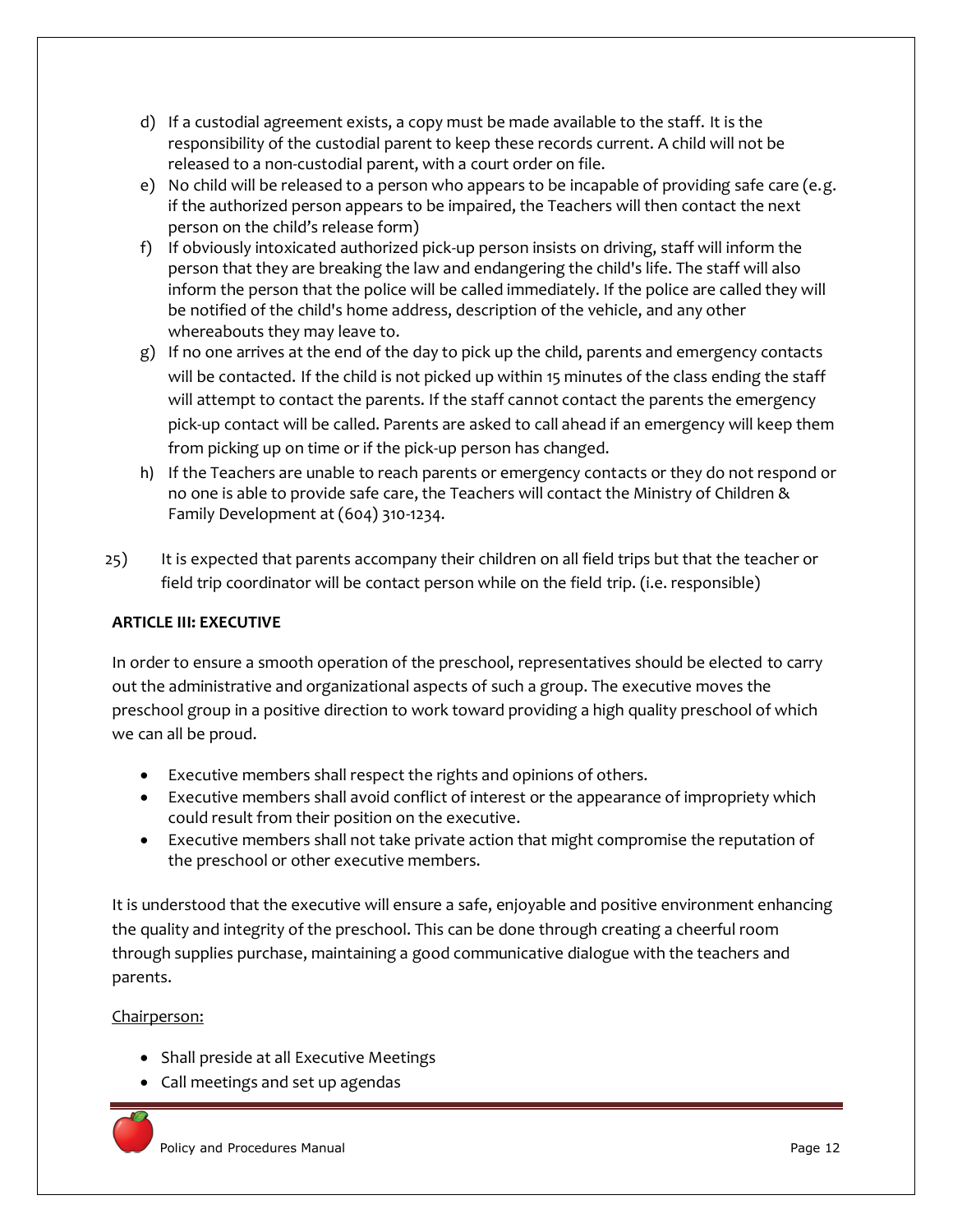- Shall keep order at meetings to ensure consistent procedures
- Ensures policies and guidelines are observed
- Consults with the USCC Executive before making major changes or decisions to the program
- Gives welcome speech at AGM as well as Christmas parties and other gatherings
- Is the main contact for parents and the USCC Executive
- Answers correspondence as required
- Ensure licensing regulations are met
- Arranges with the Executive
	- o Parent meetings
	- o Christmas and year end functions
	- o Field trips
	- o Purchase of equipment and supplies
	- o Teacher relations evaluation, hiring
- Signing officer on preschool bank account
- Should be involved with the preschool for more than one year
- $\bullet$

#### Vice-Chairperson:

Assists the Chair and assumes duties if the Chairperson is not available.

#### Secretary:

- Prepares minutes of Executive meetings
- Assists in Executive functions
- Prepares documentation as required by Executive and/or teachers for the operation of the preschool
- Distributes the minutes of all meeting to the USCC Executive, the Preschool Executive and both USCC offices in Brilliant and Grand Forks.

## Treasurer:

- Will collect all monthly fees from parents
- Will keep a record of paid and unpaid fees and will follow up on the parents who have not yet paid
- Maintain records in an accountable and auditable manner
- Once all monthly fees have been collected the treasurer will submit the monies to the USCC Brilliant office.
- Will submit ALL receipts and invoices to the USCC office in Grand Forks (these can be submitted to the Brilliant office who will in turn submit to Grand Forks through internal mail) all electronic mail pertaining to preschool finances should be submitted directly to Grand Forks. Please cc the Brilliant office in all correspondence.

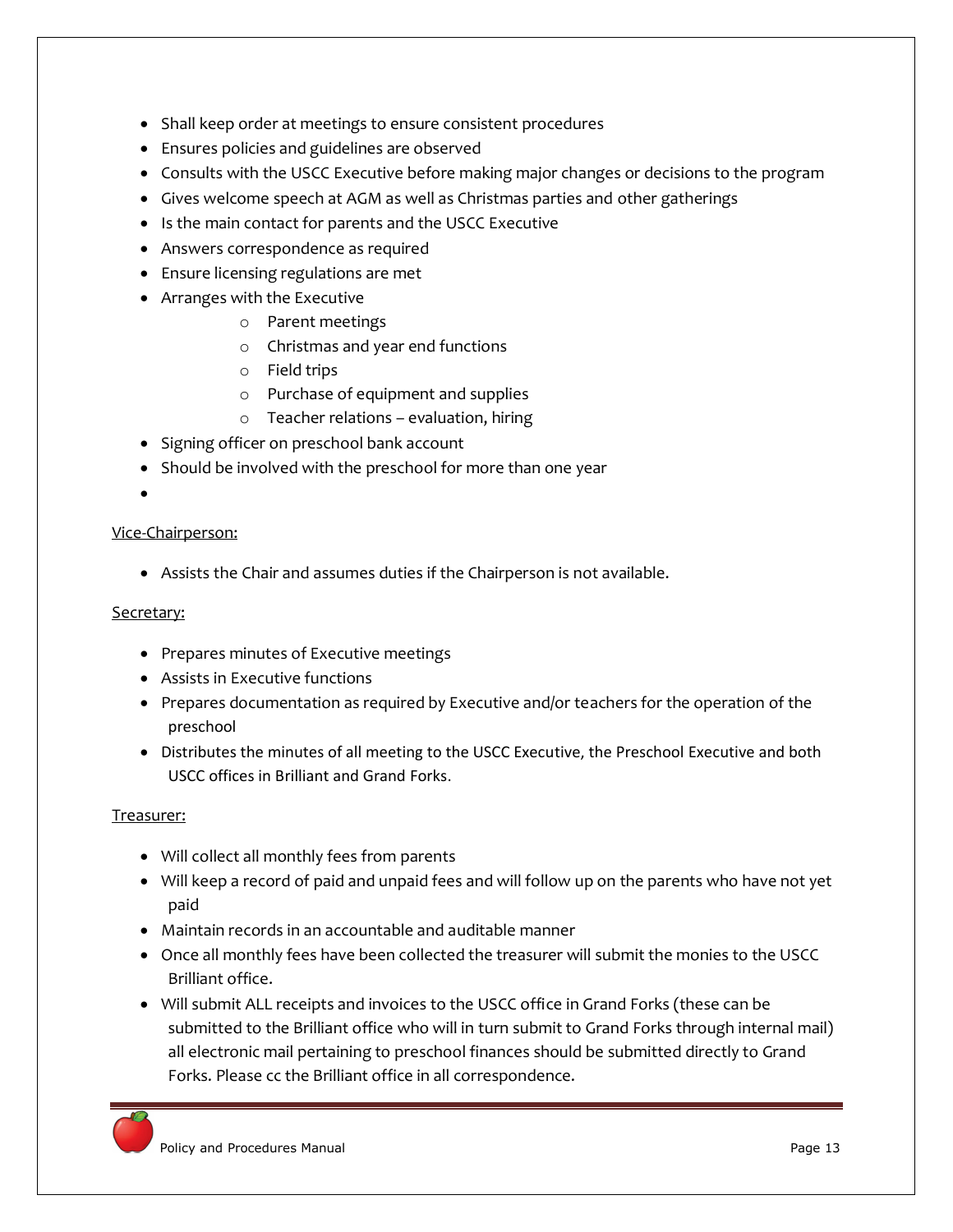- Provide and keep track of petty cash
- Assists in Executive functions

## **ARTICLE IV: TEACHERS**

## **Job Description for Teacher/Manager**

The preschool teacher (certified early childhood educator) hired to teach in the USCC Children's Orchard Preschool will provide nurturing care and education to young children in a group setting. During each session, you will help children to learn and grow with our personalized curriculum which includes preliteracy in both the English and Russian languages, awareness of community, nature, as well as foster an understanding of the Doukhobor culture and heritage. The program will be play-based.

Responsibilities include but are not limited to the following:

- Will be responsible for preparing the preschool for each session
- Will arrive 30 minutes before the start of each session this will be considered as prep time
- Plans and implements enriched programs in accordance with curriculum objectives, developmentally appropriate practice and program philosophy that promote the physical, cognitive, emotional and social development of children
- Leads children in activities by telling or reading stories in Russian and English , teaching songs in Russian and English, demonstrating the use of simple musical instruments, preparing craft materials and demonstrating their use and providing opportunities for creative expression
- Takes a leadership role in the classroom and provides excellent supervision and interaction with children at all times including inside the preschool space as well as outside and during playground activities;
- Observes children in their surroundings and assesses individual and group needs
- Guide and assist children in the development of proper eating, dressing and toilet habits
- Promotes open communication and works cooperatively and effectively as a team member and communicates and contributes information on a continuous basis
- Provides training and acts as a role model for students, supply and new team members
- Understands that the preschool operates under the USCC umbrella and all major decision need to be brought to them before implementing

## **Job Description for Assistant Teacher**

The early childhood educator assistant hired by the USCC Children's Orchard Preschool will provide care and guidance to preschool children under the supervision of the preschool teacher (certified early childhood educator). You will work alongside the teacher to create and deliver activities that will promote strong intellectual, emotional and physical growth in the preschool children. These activities will follow our personalized curriculum which includes pre-literacy in both the English and Russian languages, awareness of community, nature, as well as foster an understanding of the Doukhobor culture and heritage.

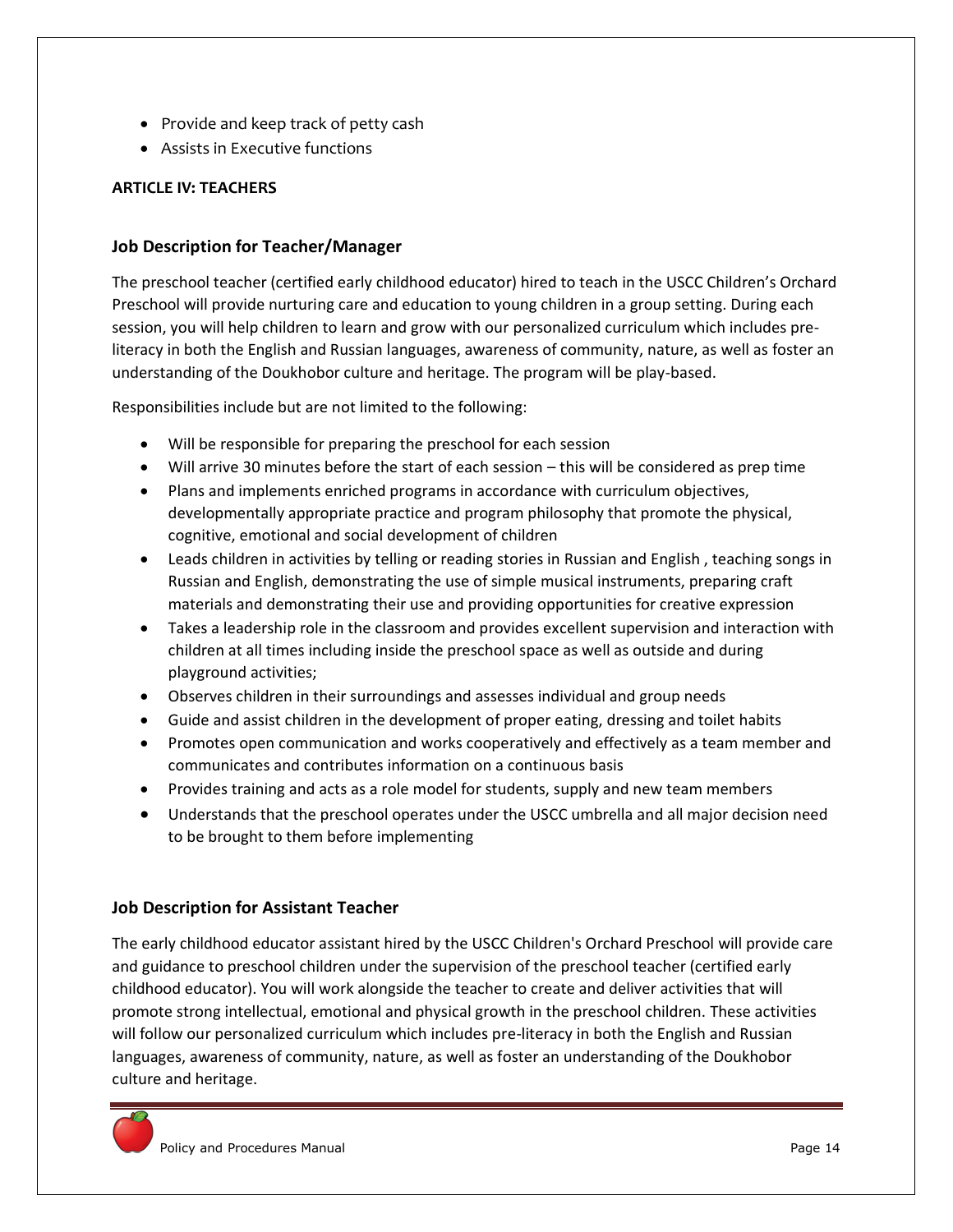Responsibilities include, but are not limited to the following:

- Supports preschool teacher in carrying out programs in accordance with curriculum objectives, developmentally appropriate practice and program philosophy that promote the physical, cognitive, emotional and social development of children
- Will arrive 30 minutes before the start of each session this will be considered as prep time
- Engages with the children in activities with the preschool teacher by reading stories, teaching songs and preparing craft materials. Help to expand the children's play when you deem it appropriate
- Assists with the promotion and demonstration of proper eating, dressing and toilet habits
- Will maintain preschool equipment and ensure toys are disinfected monthly with assistance from parent helpers and other volunteers
- Will assist preschool teacher in keeping necessary records
- Reports and submits any observations on children directly to preschool teacher
- 28) The teaching team will also follow CCLR guidelines. There will be at minimum one teacher and one teacher's assistant.
- 29) BOTH teachers shall arrive no later than  $\frac{1}{2}$  hour prior to each session. The one  $\frac{1}{2}$  hour will considered prep time and the teachers shall be paid for that time.
- 30) Evaluations shall be initiated by the executive to be completed before Christmas break. [Note: An ongoing evaluation will be conducted].
- 31) Children shall be taught one traditional Russian prayer. It will be recited prior to snack time. The prayer shall be chosen by the executive committee/teachers.
- 32) The Russian language will be incorporated, gently, into the preschool environment through the singing of songs, arts and crafts and visual aids – with the goal in mind that the introduction to the language will ignite the spark of learning and curiosity in BOTH the children and the parents!
- 33) The Doukhobor Life Concept which promotes strong family values of love, peace, forgiveness, love of nature, community and sharing will be strongly intertwined in the development of the monthly curriculums.